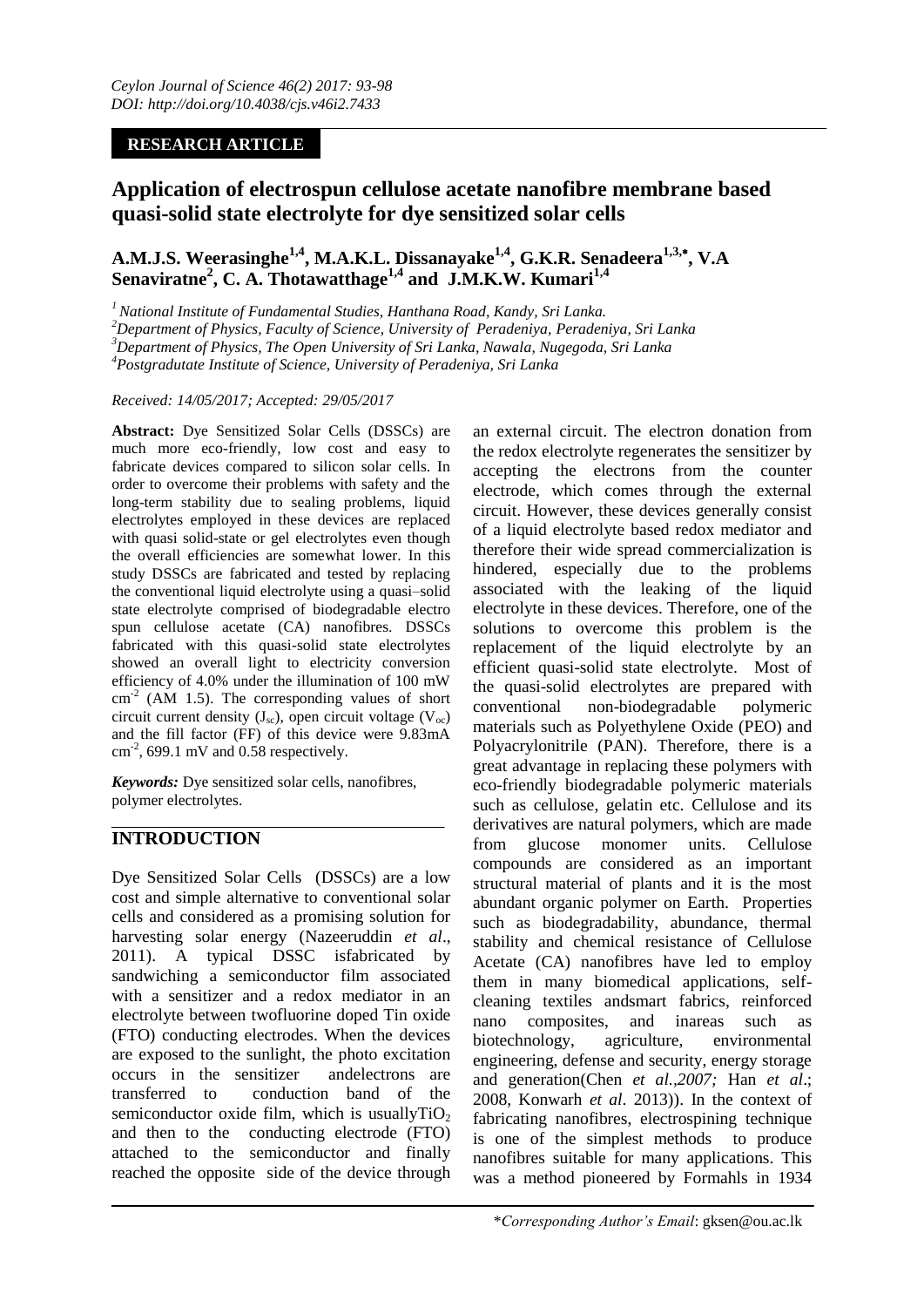patenting his apparatus for the production of "artificial filaments using electric charges" (Subbiah *et al*., 2005)..The basic apparatus of electrospining consists of a syringe pump, a drum collector and a high voltage dc power supply. The high electric field generated between the needle and the drum collector is used to eject droplets of polymer solution through the needle. The electrostatic force due to high potential overcomes the surface tension and the solvent evaporates forming dry fibres on the collector (Zhang *et al*., 2008) The morphology and properties of the electrospun nanofibres also depend on parameters such as pump flow, applied voltage, distance between the needle and collector drum, and solvent properties such as viscosity, surface tension, conductivity, and vapour pressure (Subbiah *et al*., 2005).

Therefore, by considering the above factors, we have explored the possibilities of fabricating of DSSC's using electrospun CA nanofibre based quasi solid-state electrolyte. Previously we have tested the performances of DSSCs consisting of quasi solid- state electrolyte with CA and sensitized by a natural dye (Weerasinghe et al, 2016) . However, due to some technical problems the composition of that electrolyte could not be used in the DSSCs with the commonly used RuN719 dye. Therefore, in this study, we have varied the composition of CA based quasi solid electrolyte and tested its performances in RuN719 dye sensitized DSSCs and promising solar cells performance was obtained. According to the best of ourknowledge, this may be the first report of the application of cellulose acetate nanofibre membrane in a quasisolid electrolyte suitable for Ru 9719 dye sensitized DSSCs.

## **EXPERIMENTAL**

## **Materials**

Guanidinium thiocyanate, cellulose acetate and iodine chips  $(I_2)$  with a purity greater than 97% were purchased from Fluka. Tetrapropyl ammonium iodide  $(Pr_ANI)$ , acetone and absolute ethanol were purchased from Aldrich. Fluorine doped  $SnO<sub>2</sub>$  layered (FTO) glass (sheet resistance 7Ω/sq) and Ruthenium dye (N719) [RuL2 (NCS) 2:2TBA where  $L = 2$ , 2'-bipyridyl-4, '-dicarboxlylic acid; TBA tertrabutylamonium] were purchased from Solaronix SA. Dimethylsulfoxide (assay 99.99%) was purchased from Fisher scientific.

## **TiO<sup>2</sup> electrode preparation**

At first compact layer of  $TiO<sub>2</sub>$  with approximately 100 nm thickness, was prepared using a solution prepared according to the following method. 5 ml of acetic acid and 30 ml of ethanol were added to 5 ml of propan-1-ol which was kept in a water bath at  $0^{\circ}$ C and magnetically stirred for about 30 minutes. Then 5 ml of titanium isopropoxide was added by drop wise to the above mixture and further stirred for an hour. Resulting solution was spin coated at 3000 RPM for 1 min on previously cleaned FTO conducting glass and sintered at  $450^{\circ}$ C for  $45^{\circ}$ minutes. In order to fabricate a thick and porous nanocrystalline  $TiO<sub>2</sub>$  film, a colloidal  $TiO<sub>2</sub>$ suspension was prepared by mixing 1 ml of 0.1M nitric acid with a drop of emulsification reagent Triton X-100 and 0.05 g of Polyethlene glycol (PEG-1000) in an agate mortar. The mixture was then ground for about 30 minutes until it became a homogeneous mixture. The  $TiO<sub>2</sub>$  electrode was made by spreading the above mixture on the FTO glass plates by doctor blade method and sintered the electrode for 45 minutes at 450  $^{\circ}$ C. After cooling to room temperature, the electrodes were immersed in a 0.04 M Titanium Tetracloride(TiCl<sub>4</sub>) solution for 24 hours at 40 °C and sintered again according to the procedure mentioned above. Finally, the electrodes were immersed in an ethanolic 0.3mM solution of N719 dye of at room temperature and left for 24 h to complete the dye adsorption

## **Electrolyte preparation**

It was observed that when the dyed photoanode was immersed in the electrolyte solution, some of the dyes undergo dissolution into the electrolyte. In order to prevent this problem, 1 ml of an ethanolic dye solution containing 0.3 mM Ruthenium Dye N719 was used as the primary electrolyte solvent. Then 0.1566 g tetrapropyl ammonium iodide  $(Pr_ANI)$  and  $0.0118$ g guanidinium thiocyanate were added to the above ethanolic dye solution and magnetically stirred overnight. The weight of the iodine was maintained at one tenth of the total mole amount of thetetrapropyl ammonium iodide. Guanidinium thiocyanate was added as an additive to the electrolyte which is widely used to increase the open circuit voltage  $(V_{\infty})$  of the solar cells and the stability of the electrolyte during the I-V measurements (Yu *et al*. 2010; Zhang *et al*. 2009).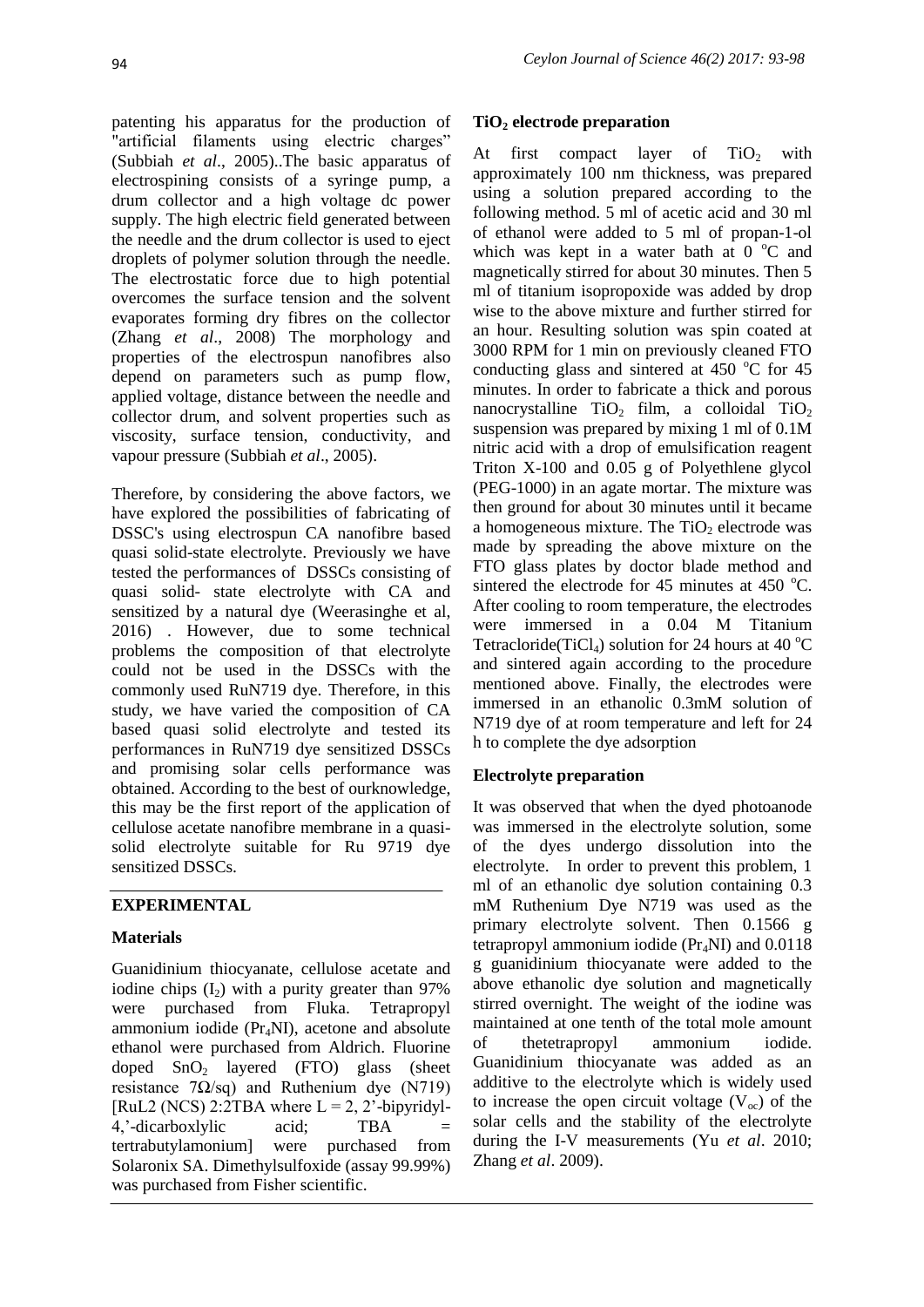#### **Cellulose acetate nanofibre preparation**

Cellulose acetate nanofibres were prepared by using the Nabond electro spinning system (Na Bond Technologies, Hong Kong). The electro spinning solution was prepared by mixing a solution of cellulose acetate powder (1.0g) in a 2.0 ml of Dimethyl Sulfoxide (DMSO) and 4.0 ml of acetone and magnetically stirring overnight. The resulting solution was used for electro spinning with a 10 kV dc voltage applied between the spinneret and the drum collector. The syringe pump flow rate was maintained at 2 ml/h. The electrospun cellulose acetate nanofibres were collected on a grounded polished platinum plate attached to the drum collector rotating at 415 RPM. The distance between the collector and the needle tip was fixed at 10 cm and the process continued for 10 minutes to obtain a uniform layer of CA nanofibres formed on the platinum electrode.

#### **Fabrication of Dye Sensitized Solar Cells**

A drop of the electrolyte solution was carefully placed on the cellulose acetate nanofibre film coated on platinum plate and left for several minutes for the fibre film to absorb the electrolyte solution and form a quasi solid state (gel) electrolyte. The excess electrolyte was carefully wiped off to remove the free liquid electrolyte left on the platinum electrodes. Dye sensitized solar cells were fabricated in the configuration  $FTO/TiO_2/dye/$  electrospun nano fibre membrane gel electrolyte/Pt/FTO.

#### **Characterization**

The ionic conductivity of the liquid electrolyte was measured by the AC complex impedance method using a Metrohm Autolab Potentiostat/ Galvanostat PGSTAT 128N in the frequency range of 100 Hz to 1 MHz. For these measurements, the electrolyte solution was sandwiched between two stainless steel electrodes and the measurements were done at room temperature. The same equipment was used for electrochemical impedance measurements of the DSSCs under the illumination of 100 mW cm-2 . Dark I-V measurements and Bode phase plots were also obtained using the same instrument.

The J-V characteristics of the fabricated solar cells were measured under illumination of 100 mWcm<sup>-2</sup> using a Xenon 500 lamp with AM 1.5 filter for sunlight simulation in a set up Keithley 2000 multimeter and a potentiostat /galvanostat HA-301. The surface morphology of the electrospun cellulose acetate nanofibres were analyzed by Zeiss EVOLS15 scanning electron microscope after applying a gold coating. The average fibre diameter was determined from SEM images.

### **RESULTS AND DISCUSSION**

In DSSC performance, the electrolyte plays a critical role by transferring charged redox species between the photo anode and the counter electrode. The ionic conductivity of the electrolyte is, therefore, an important parameter. The room temperature ionic conductivity of the



**Figure 1**: (A) Scanning electron micrograph of electrospun Cellulose Acetate nanofibres and (B) Zoomed out view of nanofibres showing bead like structures.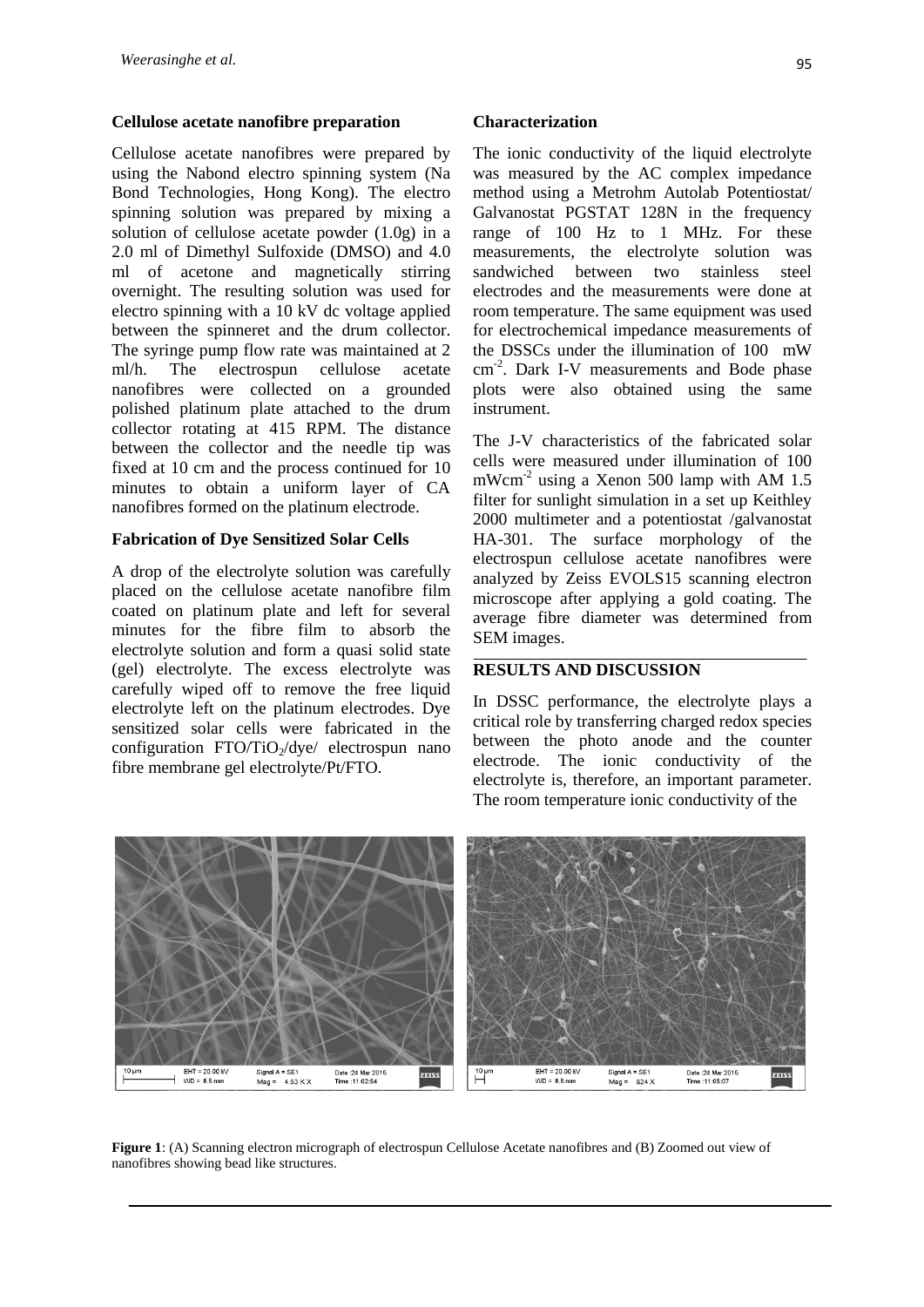liquid electrolyte extracted from impedance measurements is 7.45 mS cm<sup>-1</sup>.

The morphology of the electrospun CA nanofibre surface depends on processing parameters such as the distance between the tip and the collector, applied high voltage and the polymer concentration (Anitha *et al*.,2013; Liu *et al*., 2006). As shown in figure 1A the nanofibres are cylindrical in shape and show bead free smooth surface. The average diameter of the nanofibresis estimated to be approximately 600 nm. However, on higher resolution, several elongated spindle like beads were observed in the sample (figure 1B). This indicates the resistance of the jet to extensional flow in the process of electrical potential driven fibre formation (Liu *et al*., 2006).

The Fill Factor (FF) and the overall light to electrical energy conversion efficiency  $(\eta)$  of the DSSC were calculated using the following equations.

$$
\eta(\mathcal{Y}_0) = \frac{V_{max} \times J_{max}}{P_{in}} \times 100
$$

$$
= \frac{V_{OC} \times J_{SC} \times FF}{P_{in}} \times 100,
$$

where  $J_{SC}$  is the short circuit current density (mA cm<sup>-2</sup>),  $V_{OC}$  is the open circuit voltage (mV),  $P_{in}$  is the incident light power, and  $J_{max}$  (mA cm<sup>-2</sup>) and  $V_{\text{max}}$  (mV) are the current density and voltage at the point of maximum power output on the J-V curves respectively.

Photocurrent density vs voltage (J-V) characteristic curve of a DSSC based on CA nanofibrequasi solidelectrolyte measured under AM 1.5 simulated sunlight in the ambient atmosphereis shown in Figure 2 and important DSSC parameters extracted from it are tabulated in Table 1.



**Figure 2:** J-V Characteristics of the optimized DSSC fabricated with cellulose acetate nano fiber based quasi solid state (gel) electrolyte.

**Table 1:** Important cellparameters of the DSSC based on CA nanofibre gel electrolyte.

| $\mathbf{m}$ and $\mathbf{m}$ <sup>-25</sup><br>km <sub>h</sub><br>$\mathbf{u}_{\rm sc}$ $\mathbf{v}$ | $\mathrm{v_{oc}}$ (m) | юю<br>r c   | 70  |
|-------------------------------------------------------------------------------------------------------|-----------------------|-------------|-----|
| $\circ$<br>.05                                                                                        | :oc                   | E C<br>U.J8 | т.∪ |

$$
FF = \frac{V_{max} \times J_{max}}{V_{OC} \times J_{SC}}
$$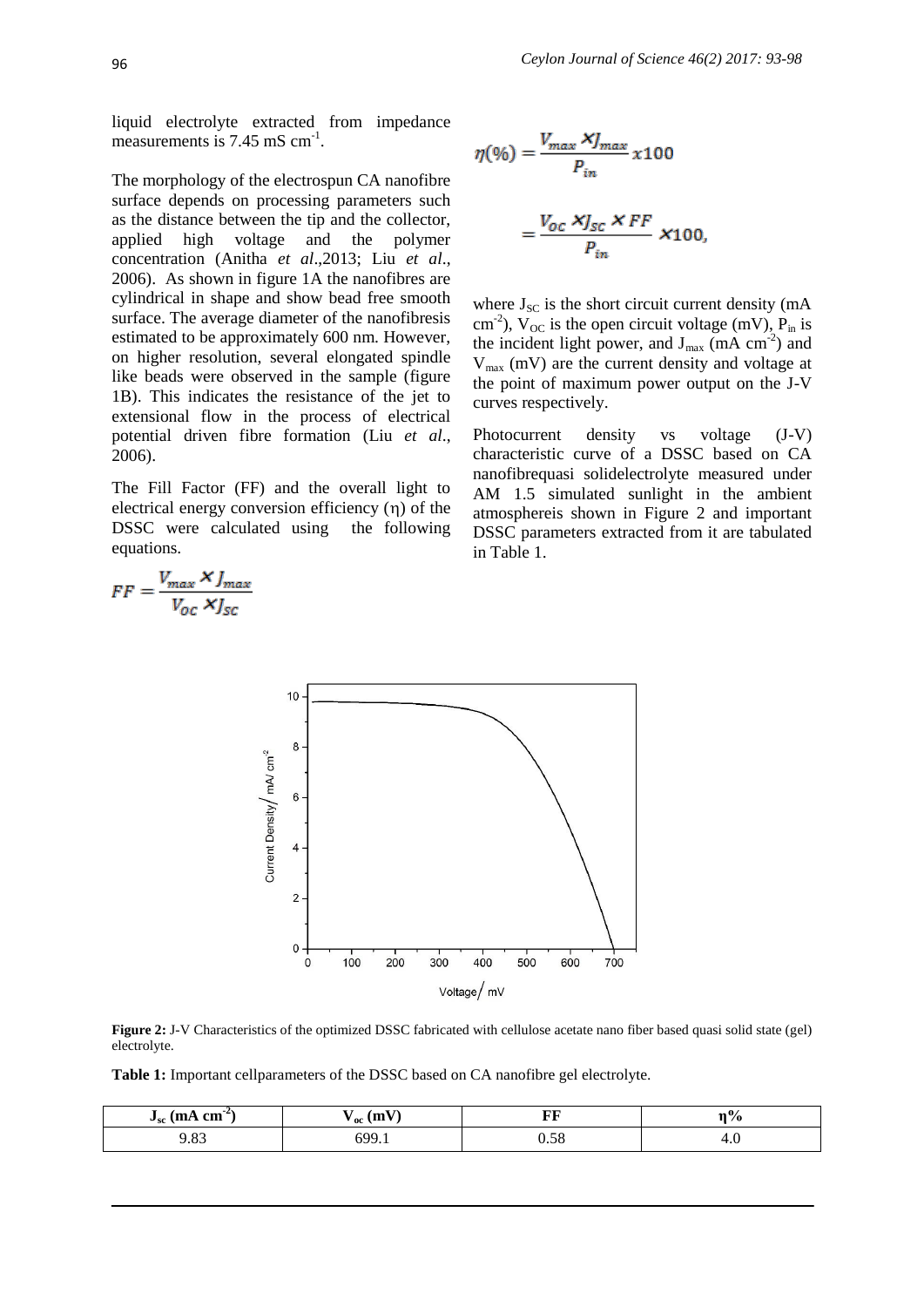8  $Z''(\Omega)$ 

6  $\overline{4}$ 

> $\overline{2}$  $\Omega$ 10

20

30

 $Z'(\Omega)$ 

**Table 2:** Charge transfer resistance values extracted from equivalent circuit analysis of Nyquist plots for the two types of DSSCs.



**Phase/deg** 

 $10$ 

 $\mathbf{r}$ h

40

e

50

a

a

Figure 3: (A)Nyquist plots of DSSCs derived from EIS analysis for cellulose acetate based quasi solid state electrolyte. (B) Bode phase diagram used for the determination of electron life time. a

The interfacial recombination kinetics of the electrolyte was measured by Electrochemical Impedance Spectroscopy (EIS) a method. The Nyquist plot is given in Figure 3A and Bode phase diagram for the determination of electron life time is shown in Figure 3 B. The series resistance  $(R_s)$ , charge transfer resistance of the Pt/electrolyte  $(R<sub>1CT</sub>)$ , charge transfer resistance of the TiO<sub>2</sub>/electrolyte  $(R_{2CT})$  for gel and liquid electrolyte, tri-iodide ion diffusion of h the electrolyte  $(R_{3CT})$  extracted using equivalent circuit are given in Table 2. using

The electron life time  $(\tau)$  of the DSSC is 6.00 ms which was obtained by analyzing the Bode phase plot of the EIS spectrum (Figure 3B) where the frequency peak  $(f_{max})$  was observed at 26.5 Hz.

## **CONCLUSION**

Cellulose acetate (CA) nanofibres have been  $\frac{1}{2}$  successfully prepared as a thin membrane by electro spinning technique. These nanofibres were used to form a quasi-solid state  $(gel)$ electrolyte by incorporating a liquid electrolyte in the interfiberal matrix space. biodegradable and eco friendly gel electrolyte was used to fabricate DSSCs. The fabricated DSSC has a light to electricity conversion  $\frac{1}{2}$  efficiency of 4.0 % at an incident light intensity of  $100 \text{ mW cm}^{-2}$  with a 1.5 AM filter. The open circuit voltage  $(V<sub>oc</sub>)$ , short circuit current density  $(J_{sc})$ , and fill factor for the fabricated solar cells l. This

are  $9.83$  mA  $\text{cm}^2$ ,  $699.1$  mV, and  $0.58$ respectively. These results suggest that cellulose r acetate nanofibres have the potential to be a developed as a host matrix to prepare a quasi solid-state gel electrolyte in DSSCs.

Frequency/Hz

 $10$ 

#### **REFERENCES**

- Anitha, S., Brabu, B., Thiruvadigal, Gopalakrishnan, C., Natarajan, T. Optical, Bactericidal and Water Repellent Properties of Electrospun Nano-Composite Membranes of Cellulose Acetate and ZnO. *Carbohydrate Polymers* **97**: 856–863. D. J.,  $(2013).$
- Chen, C., Wang, L,.Huang, Y. Electrospinning of Thermo-Regulating Ultrafine Fibers Based on Polyethylene Glycol/cellulose Acetate Composite. *Polymer* **48**: 5202-5207.  $(2007).$
- Han, S., Youk, J. H., Min, K., Kang, K. D., Park, W.H. (2008). Electrospinning of Cellulose Acetate Nanofibers Using a Mixed Solvent of b Acetic Acid/water: Effects of Composition on the Fiber Diameter. *Materials*<br>Letters **62**: 759 762 *Letters* **62**: 759-762. Solvent
- Haas, D., Heinrich, S., Greil, P. (2009). Solvent Control of Cellulose Acetate Nanofibre Felt Structure Produced by Electrospinning*. Journal* e *of Materials Science* **45**: 1299–1306.
- Konwarh, R., Karak, N., Misra, M. (2013) Electrospun Cellulose Acetate Nanofibers: The Present Status and Gamut of Biotechnological Applications. *Biotechnology Advances* **31**: 421- h 437.
- Nazeeruddin, M.K., Baranoff, E., Grätzel. M. (2011). C Dye-Sensitized Solar Cells: A Brief Overview. A *Solar Energy* **85**: 1172-1178.

a

h

 $100$ 

1000